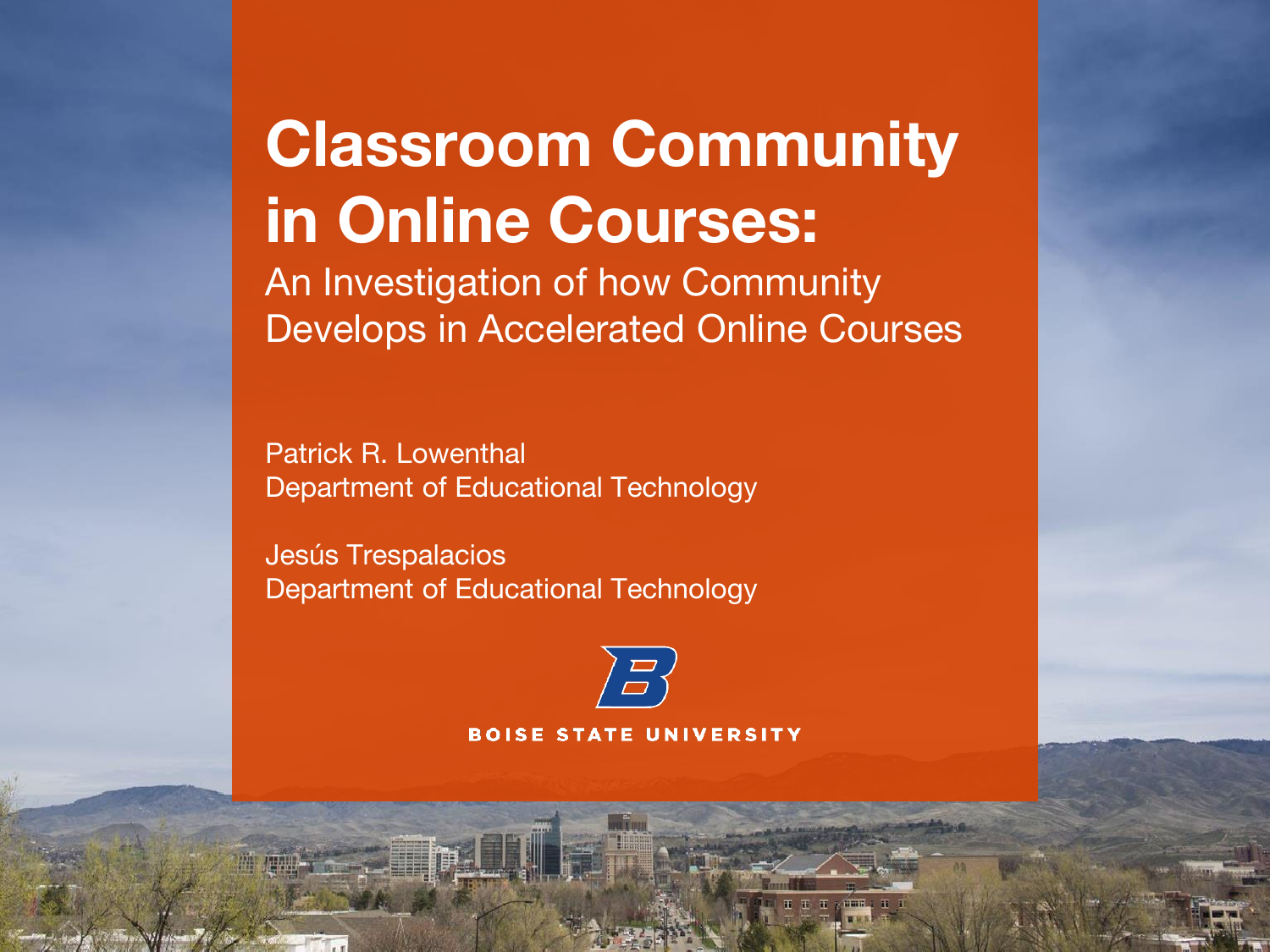### Abstract

Community is a buzzword in education. Community takes on even more importance for online educators because online students typically do not have a chance to meet and learn in the same place and time, which research suggests in turn leads to feelings of isolation and loneliness and high attrition rates. Confronted with this reality, online educators regularly experiment with ways to create community online--in part to battle feelings of isolation and loneliness but also to align with prevailing theories of learning (e.g., social constructivism) as well to mimic the perceived ideal face-to-face learning experience. However, little is known about how community is developed in accelerated online courses and the role it plays with student satisfaction. Given this, **we investigated how community is developed in accelerated online courses (e.g., 7 week courses) compared to traditional length online courses (e.g., 15 courses).** In this session, we will present the results of our mixed methods inquiry. We will focus on student perceptions of classroom community as well as instructional design decisions the instructors made to develop community in these fully online courses. We will conclude the session by discussing with the audience the implications our research has on designing innovative learning environments for student success.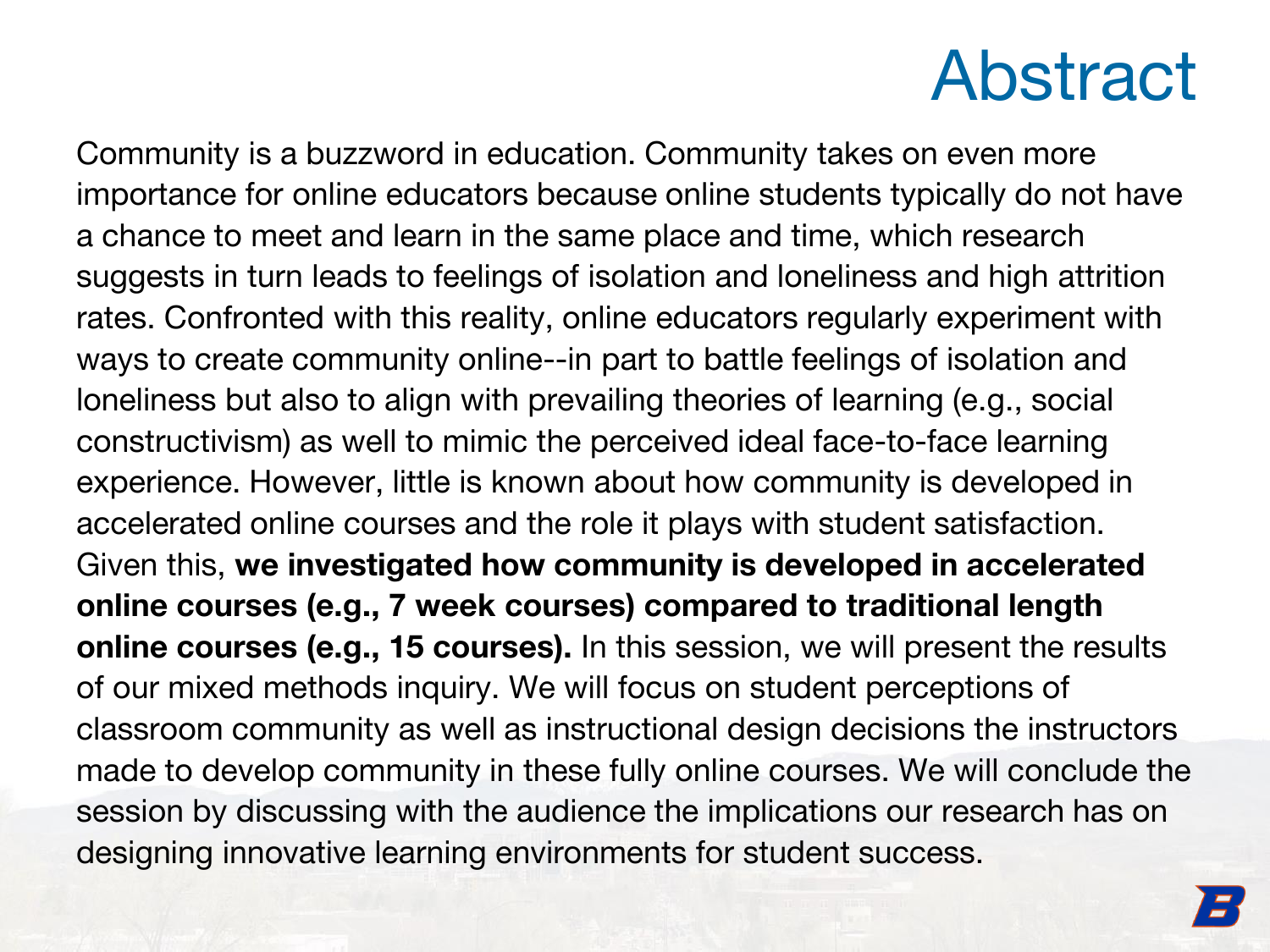### The Problem



- Students report feelings of isolation and loneliness
- Higher dropout rate in online courses

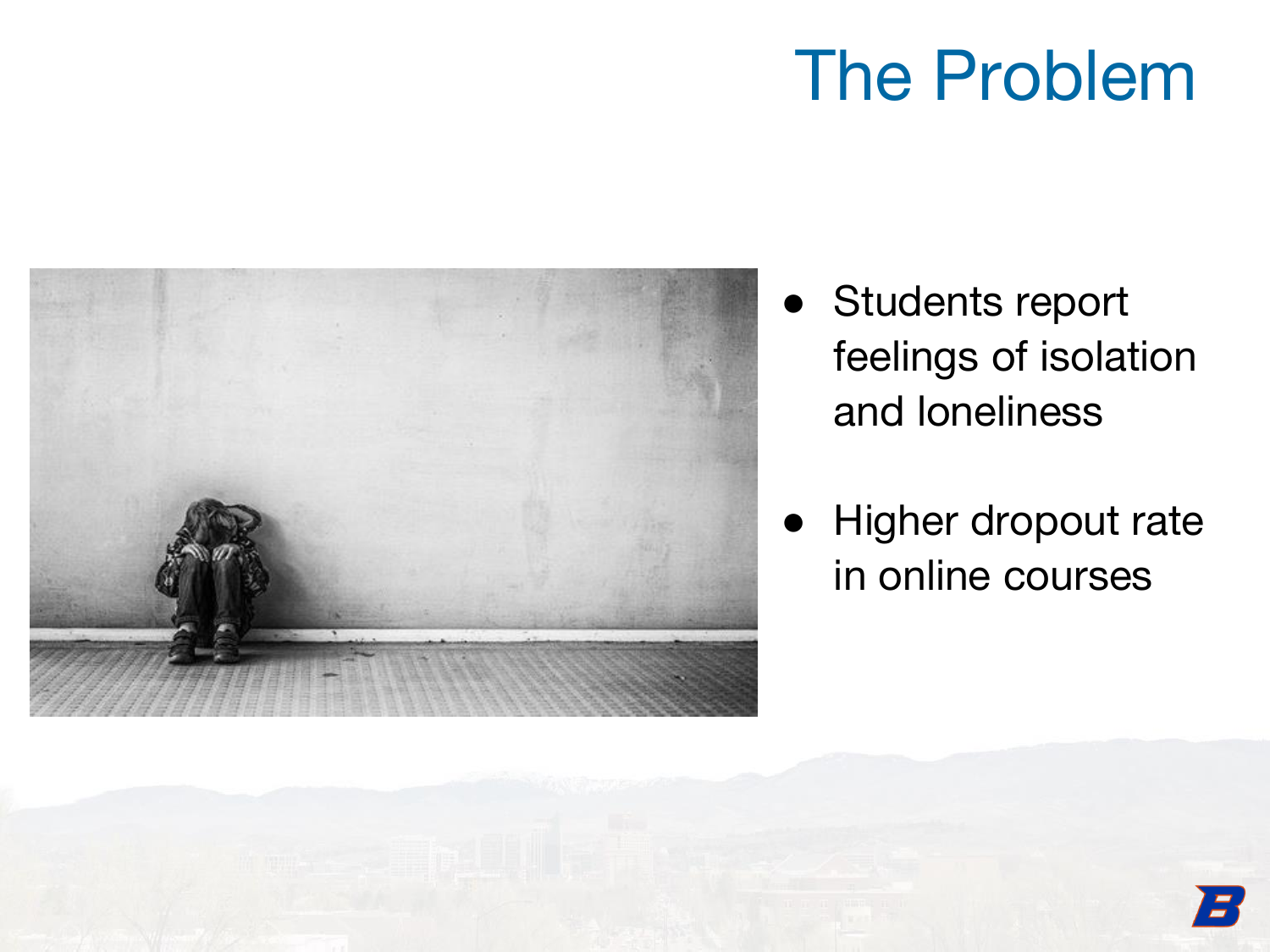### Possible Solution



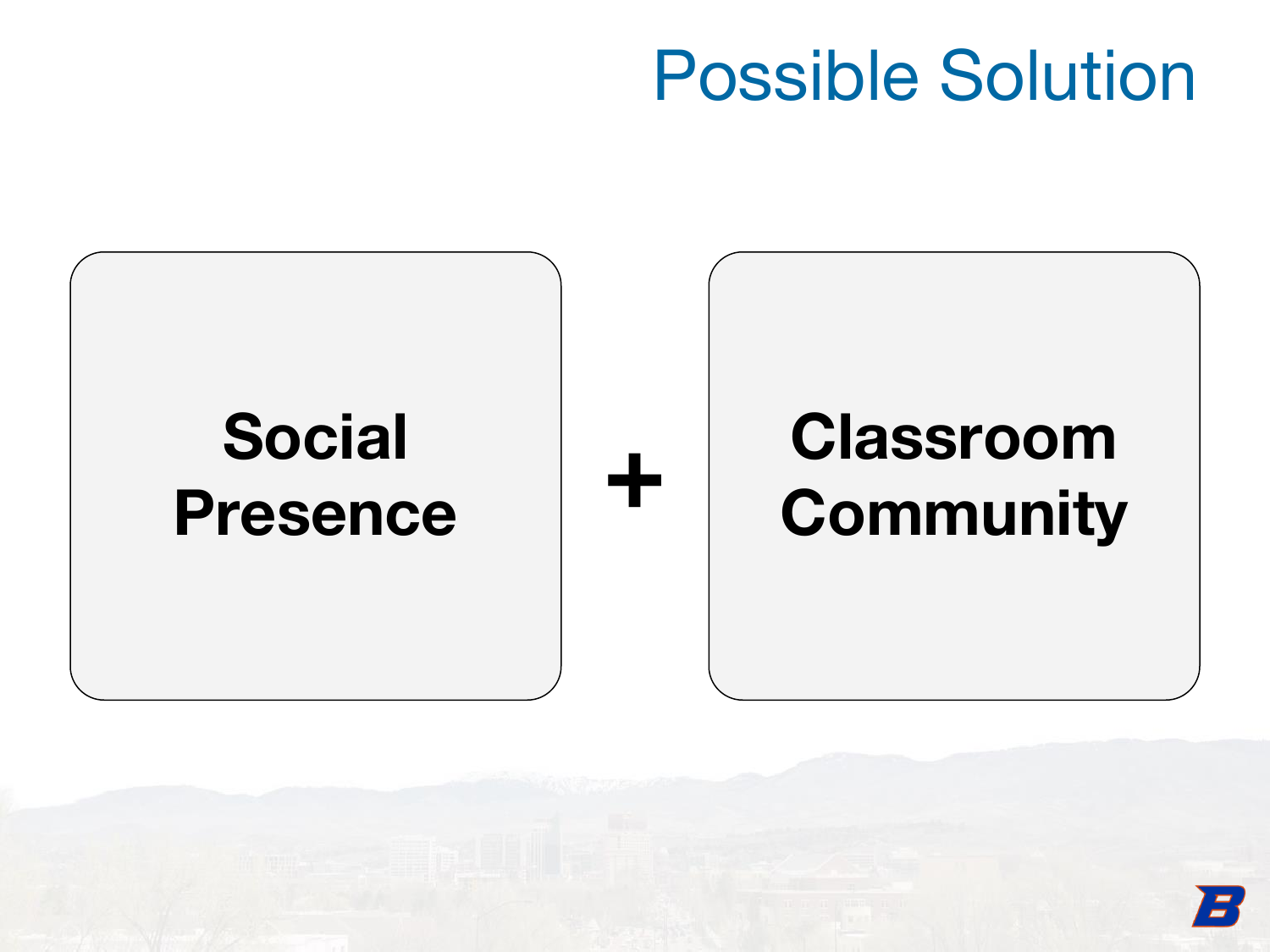### Social Presence Isn't Community



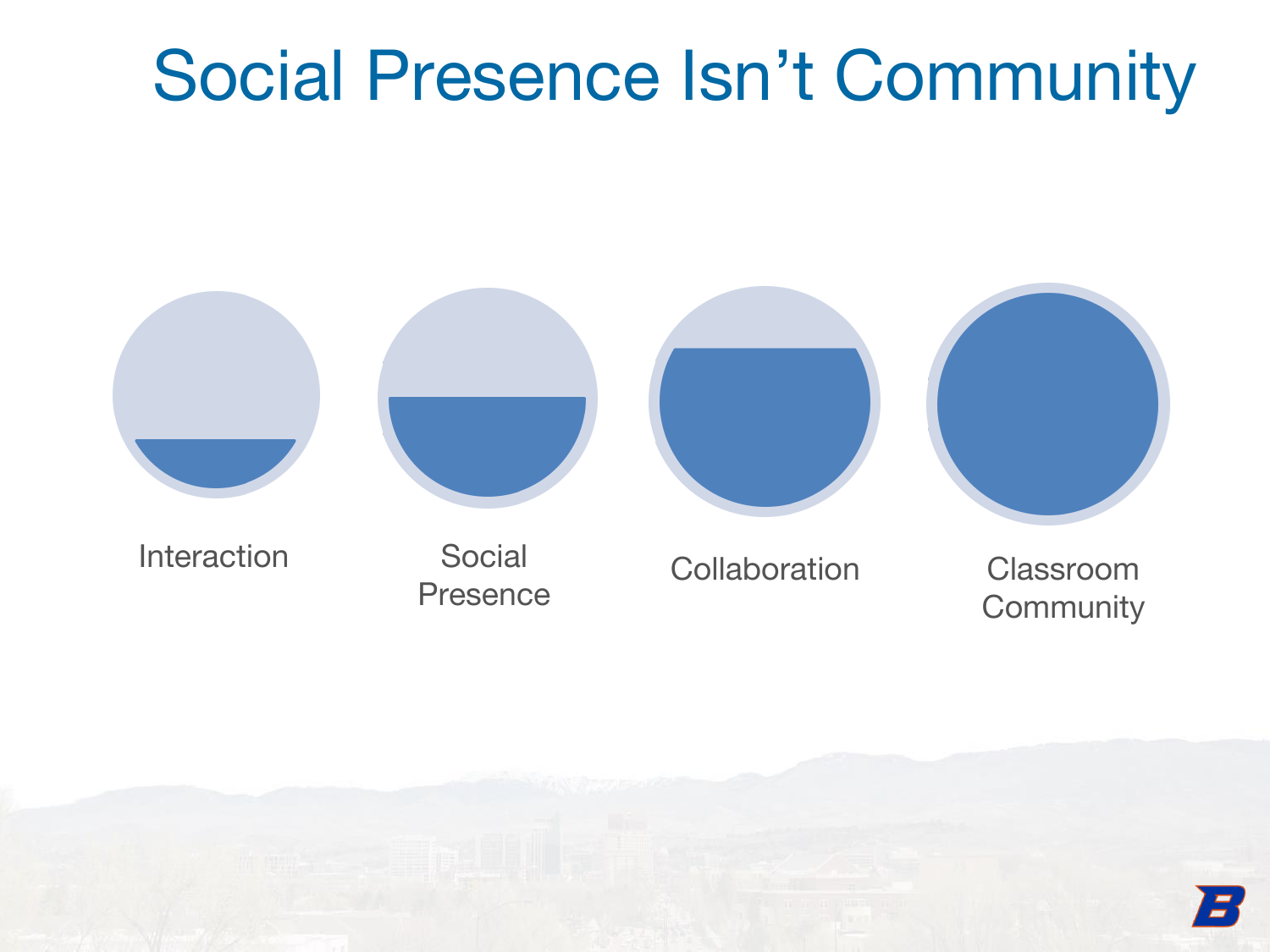### Social Presence

Our quest for the right mix of Social distribution and contract and the state of the right mix of Social distribution and contract and contract and contract distribution of  $\epsilon$ . Joanna C. Dunlap, University of Colorado Denver<br>Patrick R. Lowenthal, Boise State University Saima C. Dunlap, University of Colorado I<br>Patrick R. Lowenthal, Boise State Univer

Abstract<br>
Communication medium and is a popular present themselves as "real" through a<br>
in online courses. Because of its inputiar construct used to describe how poor<br>
in online courses. Because of its inhition can<br>
Show t Notal presence theory explains how people present themselves as "real" through a<br>Communication medium and is a popular construction and the special constraints in continue courses. Because of its imainly appear constraints years we ve tried many strategies—from rich threaded discussions to personal cne-cn-on<br>to digital stories to using social networking tools like Twitter. Over time, we began one-cn-on<br>how students perceive all of the strate For using social networking tools like Twitter. Over time, we have one one only be that the state of the strategies we use (in other words, what strategies were leading the most bang for our buck). This case study shares t the most bang for our buck). This case study shares the story of our quest for the social present<br>grail—from the strategies we use in our courses, to our research on students' perceptions of the<br>effectiveness of these stra effectiveness of these strategies.

#### Introduction

For years, we have collected students' stories about their "best" learning experiences. The For years, we have collected state-from the control of the state of the state of the state of energies potentials. The control of the state of the state of the state of the state of the state of the state of the state of For years, we have conected students stores about their best coming expansion.<br>
results of analyzing these stories has been consistent in terms of what students see as important<br>  $\frac{1}{2}$  in terms of the stores (Draba &

"Social presence theory explains how people present themselves as 'real' through a communication medium and is a popular construct used to describe how people socially interact in online courses."

### Dunlap & Lowenthal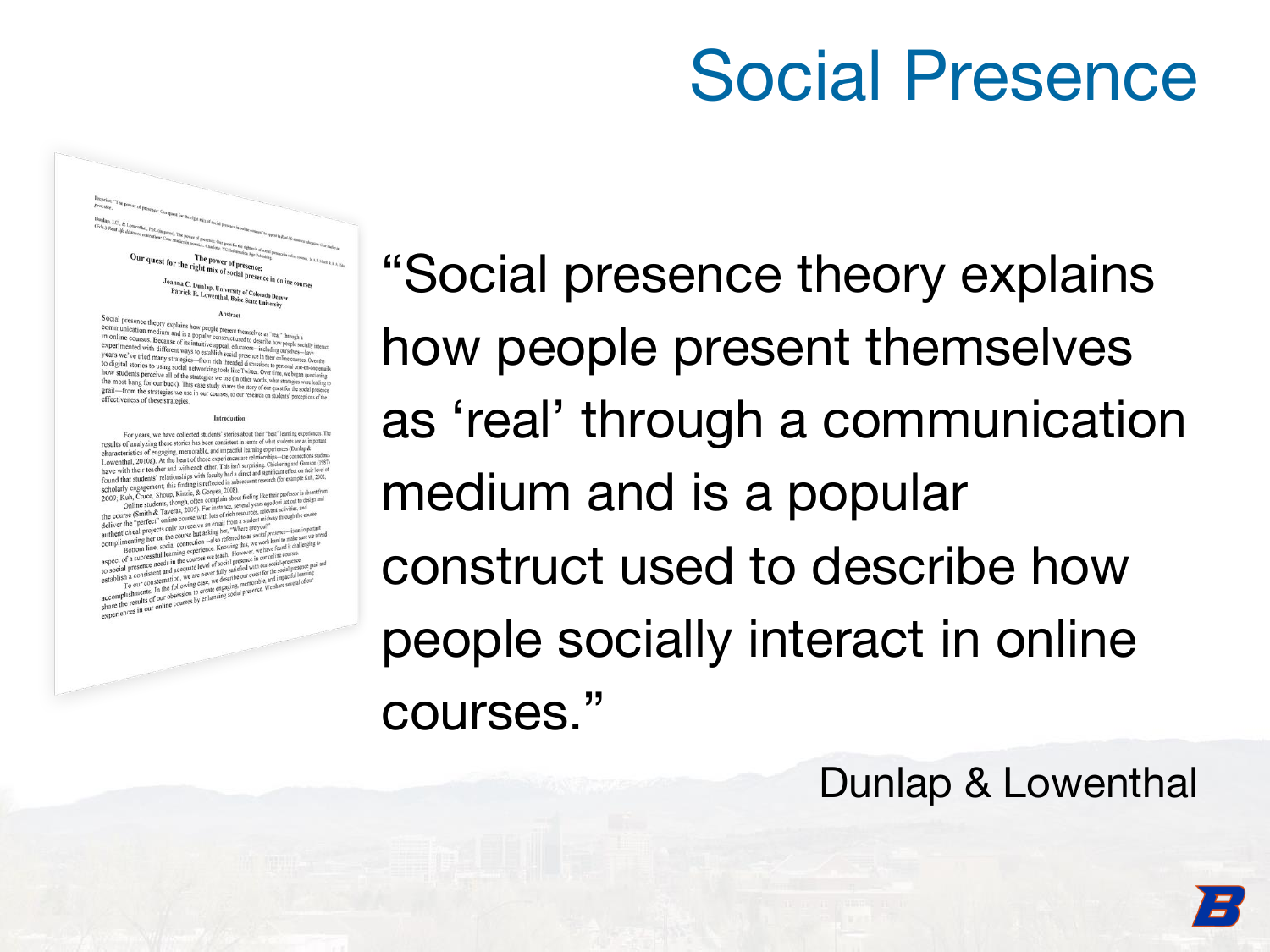### Why Social Presence?

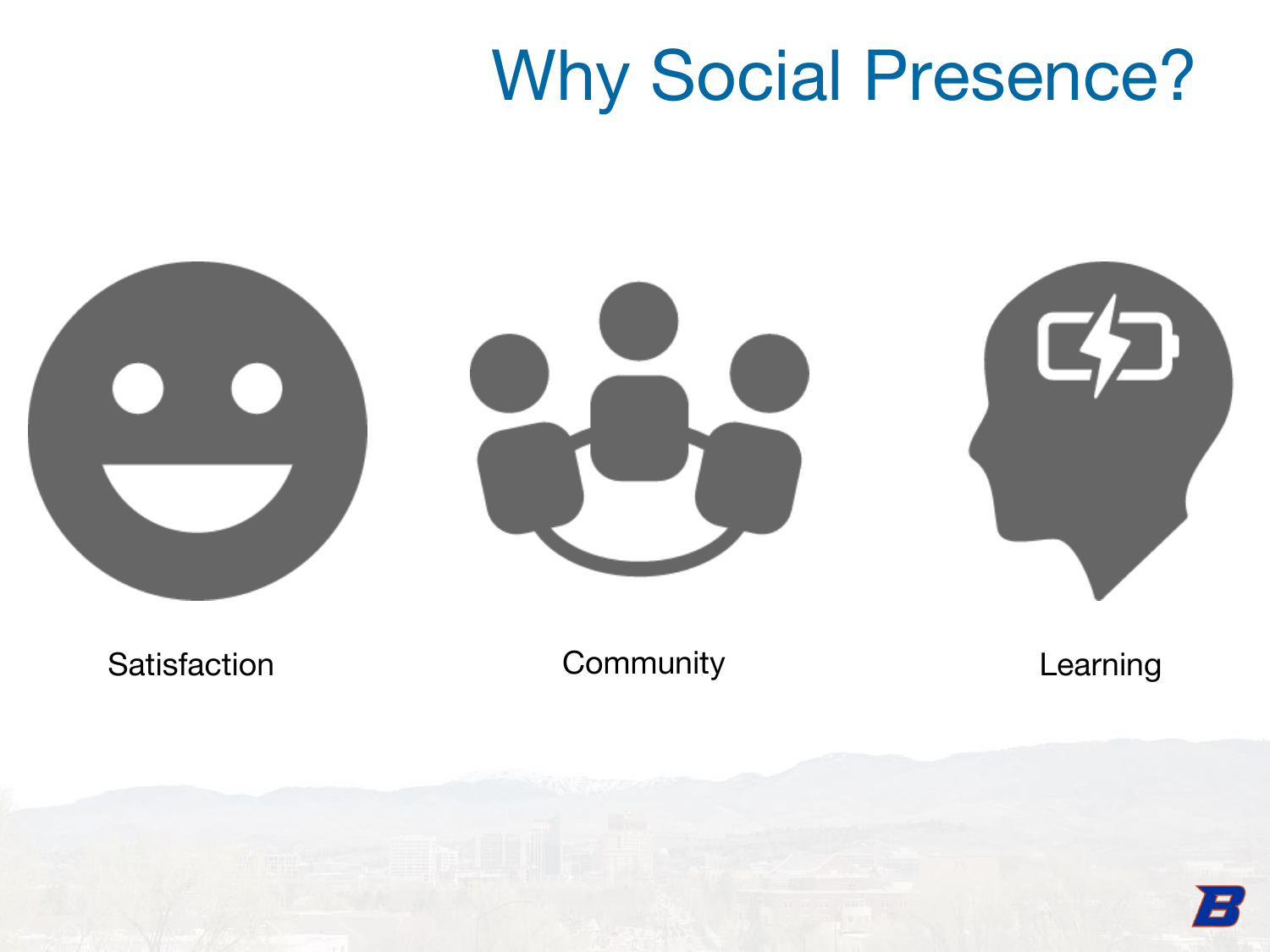### How to Social Presence?

#### Student Social Presence Strategies

| <b>Introductions</b> | <b>Discussions</b>      | <b>Social Media</b> | <b>Collaboration</b> | <b>Music</b> |
|----------------------|-------------------------|---------------------|----------------------|--------------|
|                      | $\bullet\bullet\bullet$ |                     | $\sim$               |              |

#### Instructor Social Presence Strategies

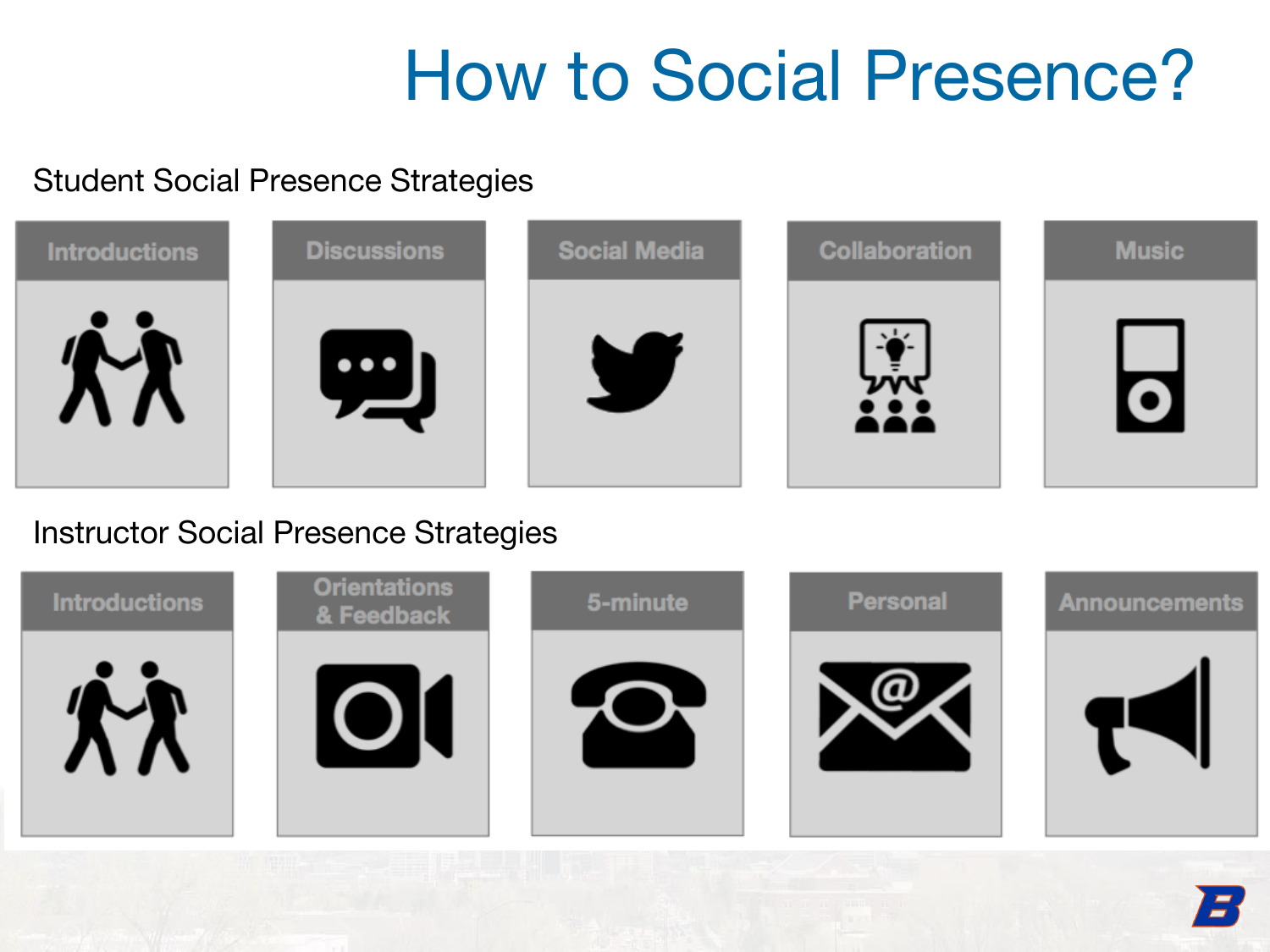# Classroom Community

"Classroom community is a specific type of community

based on the following characteristics:

- (a) the setting is the world of education;
- (b) the primary purpose is learning; and
- (c) the community is based on a fixed organizational tenure, that is, a set length of the course or program in which members are enrolled …

The four components of classroom community as theorized by Rovai and Lucking (2000) are spirit, trust, interaction, and learning" (Rovai, 2001)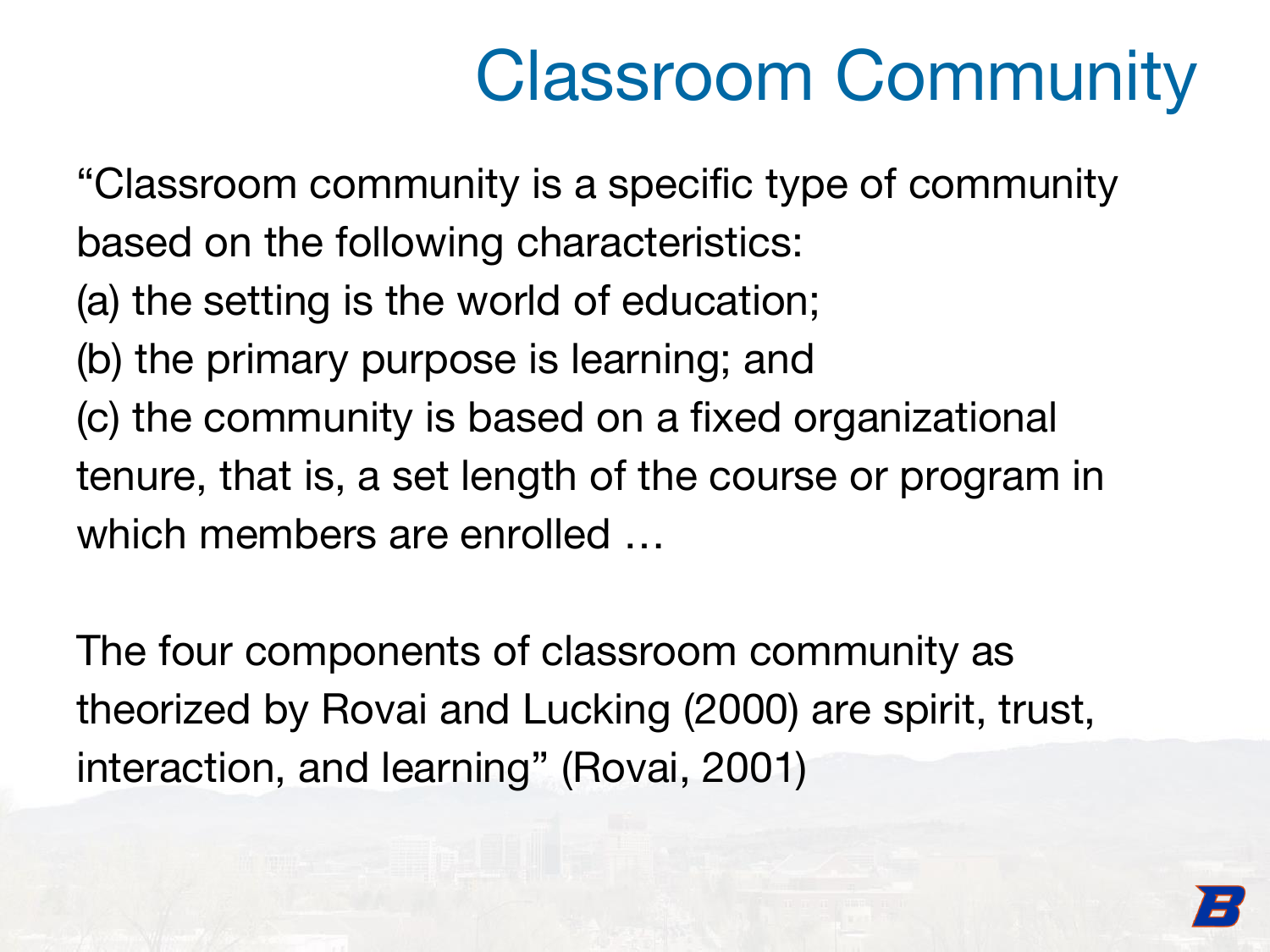# Why Classroom Community?

Provides a social context for learning

Students feel more connected within a community

Bridge between school & work environments

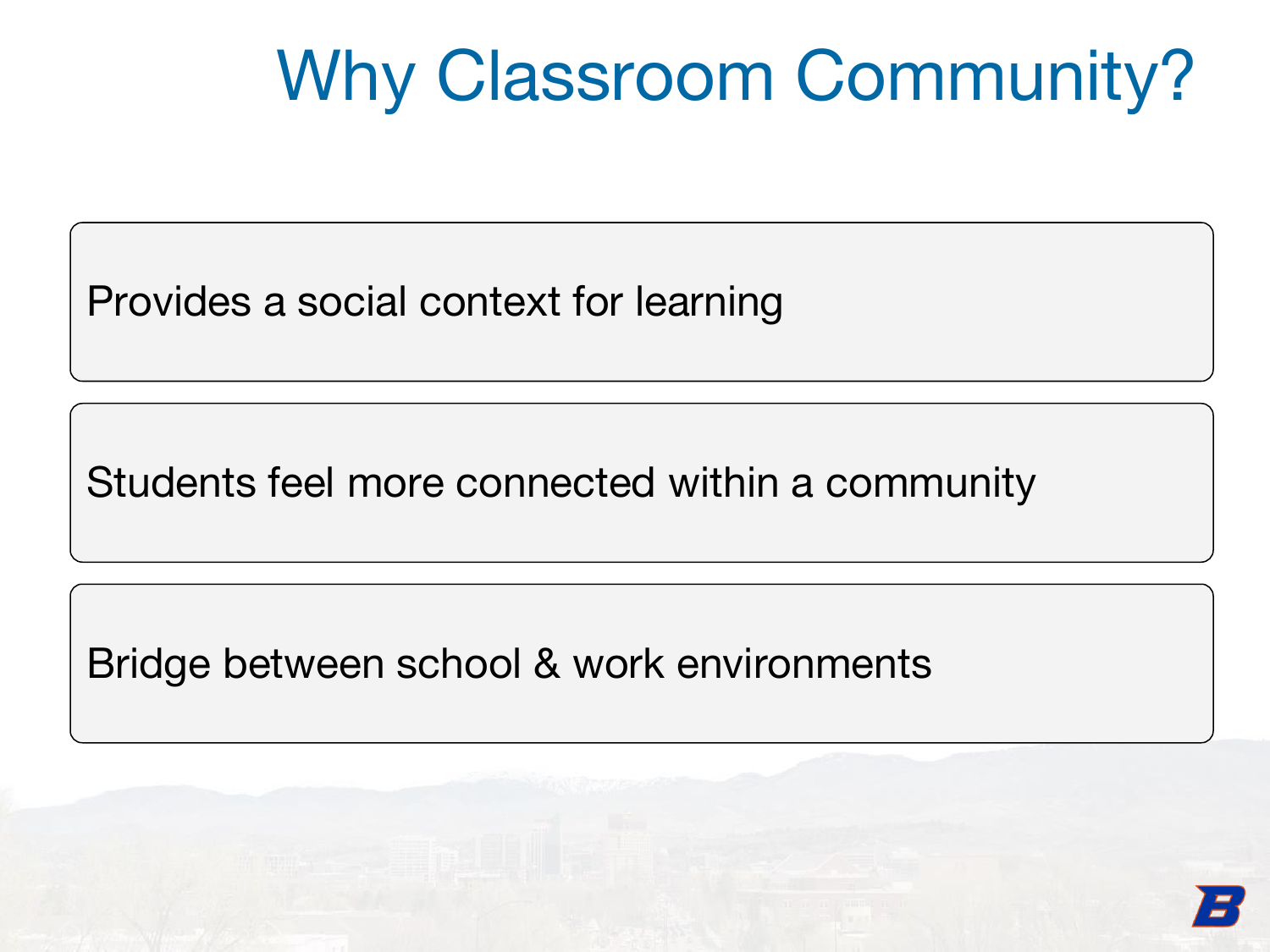### Issue of Time

- Establishing and developing social presence and, in turn, classroom community takes time.
- Increasing universities are offering accelerated online courses.

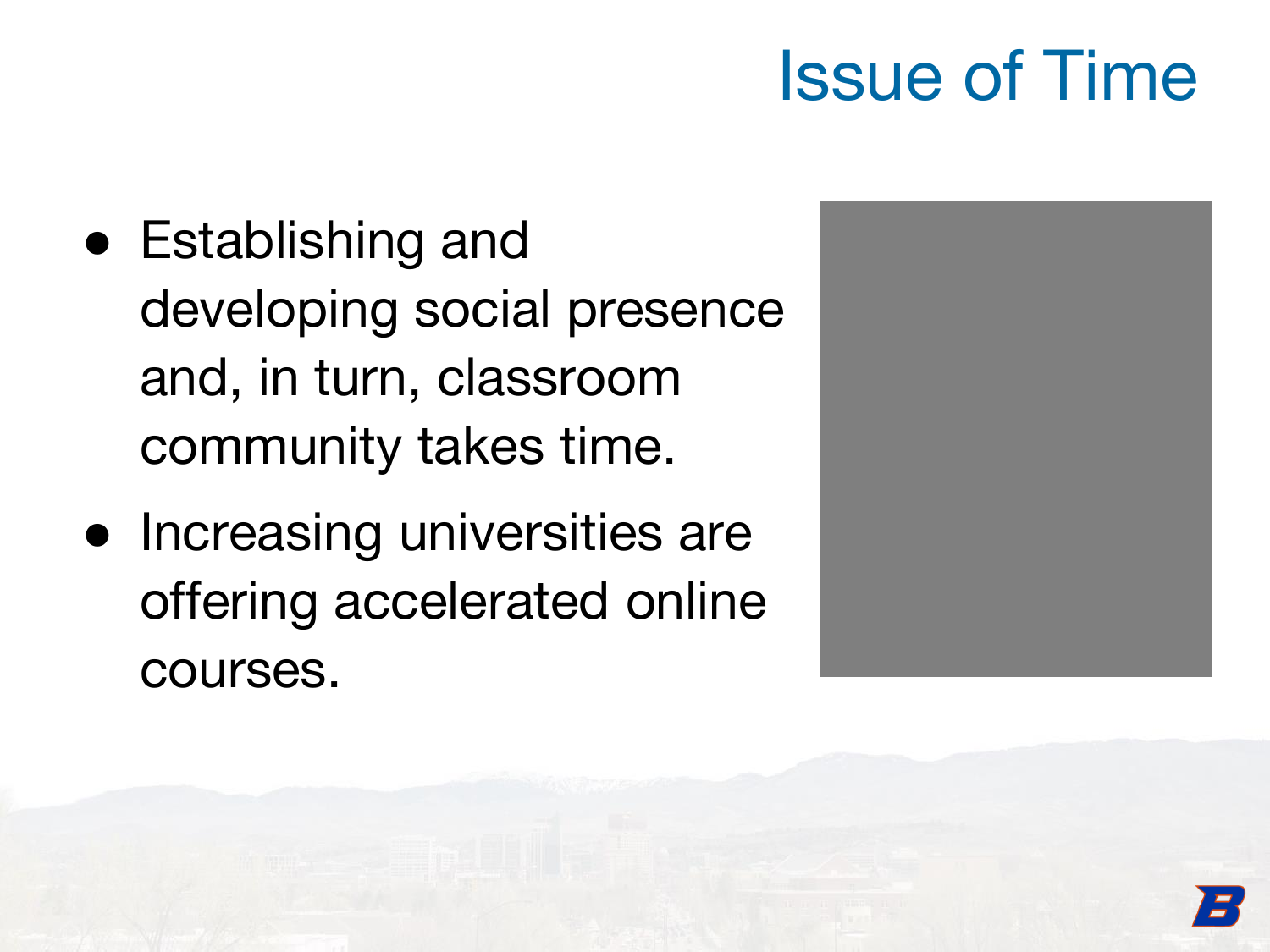### Purpose of Study

Investigate how community is developed in accelerated online courses (e.g., 7 week courses) compared to traditional length online courses (e.g., 15 courses)

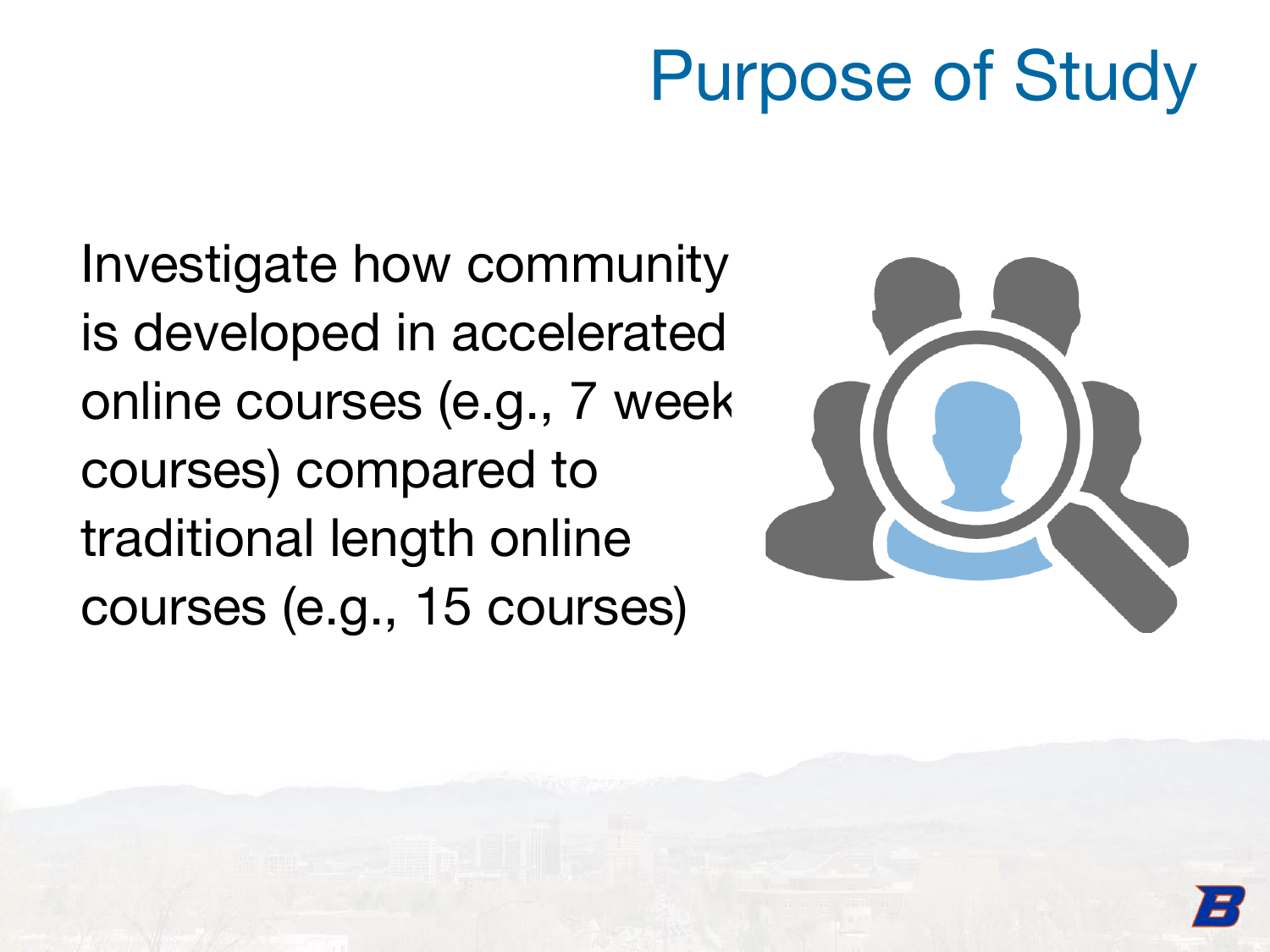## **Methodology**

**Sample:** Identified 6 courses taught by same instructor in summer term (7 weeks) and fall term (15 weeks) by the same instructor.

**Surveyed Students:** Using Rovai's Classroom Community Scale (n=X total participants)

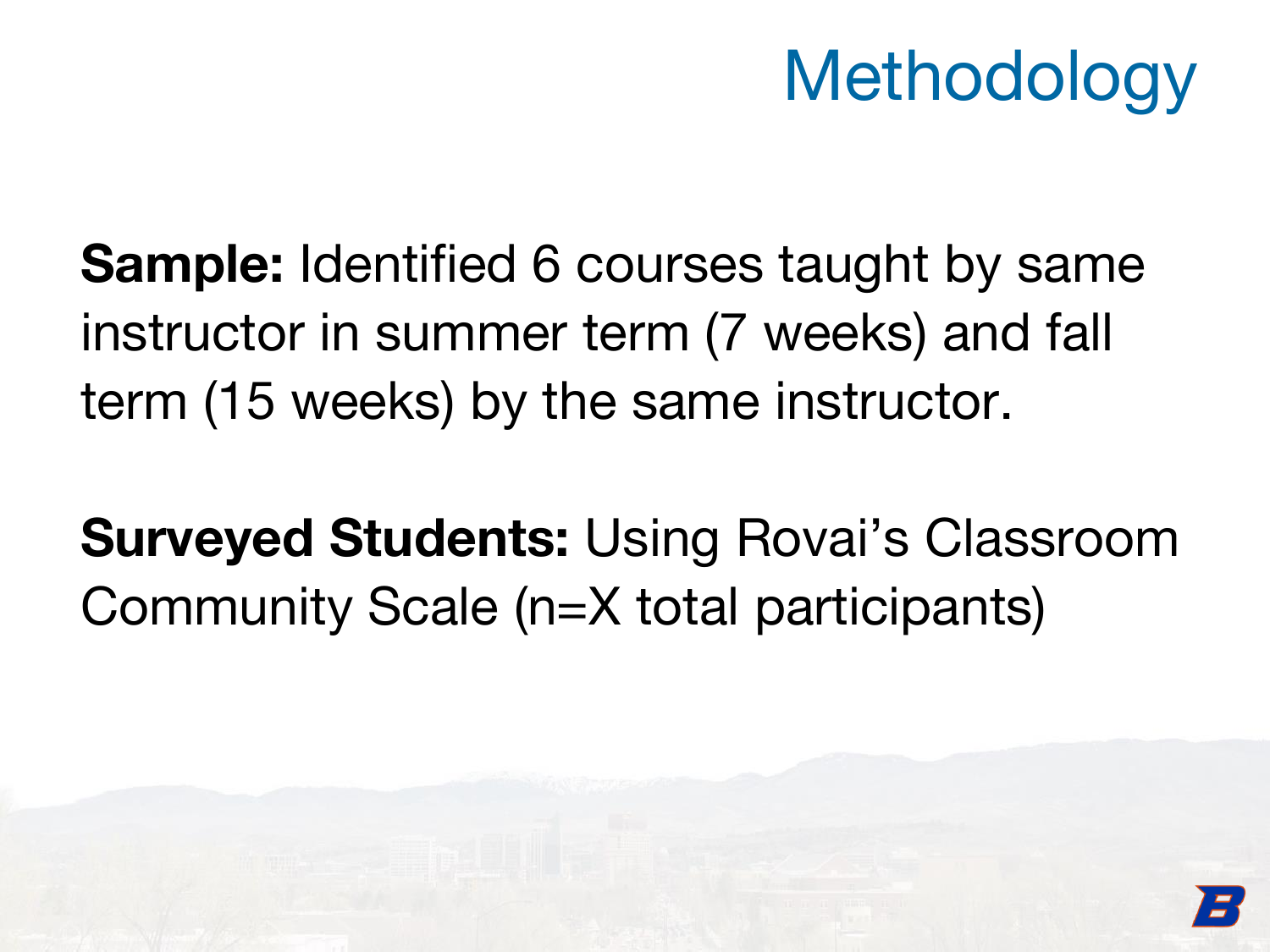### **Results**

### Sense of Classroom Community Summer (7wk) vs. Fall (15wk)

|                                     | Summer<br>Average<br>$n=86$ | Fall<br>Average<br>$n = 102$ | Total<br>Average<br>$n = 188$ |
|-------------------------------------|-----------------------------|------------------------------|-------------------------------|
| <b>Sense of Classroom Community</b> | 56.15                       | 53.68                        | 54.86                         |
| <b>Connectedness Subscale</b>       | 25.69                       | 23.25                        | 24.42                         |
| <b>Learning Subscale</b>            | 30.46                       | 30.43                        | 30.44                         |

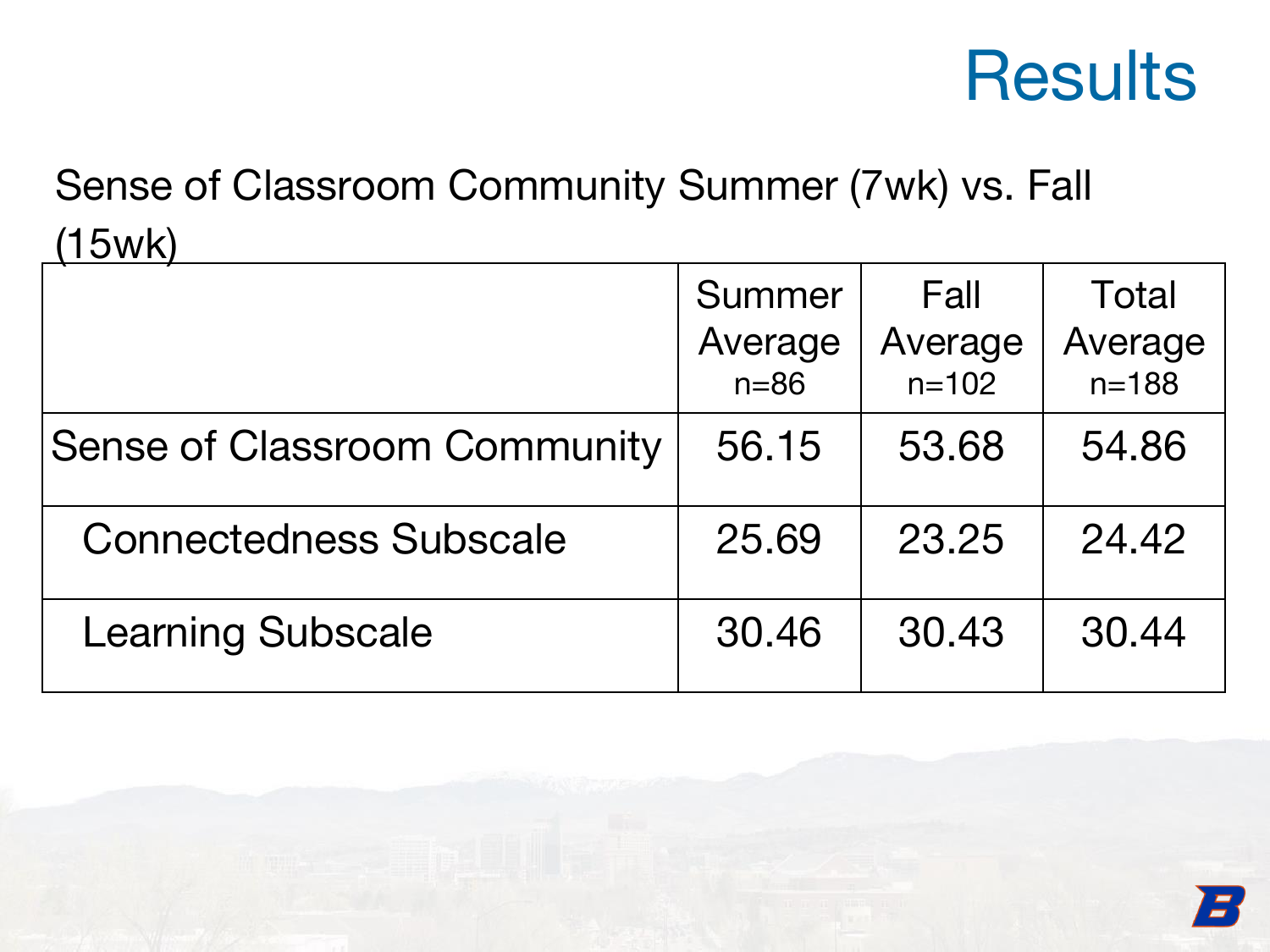### **Results**

### Comparison of Course by Course Summer (7wk) vs. Fall (15wk)

|     | Summer       |           |               | Fall     |                  |           |               |          |
|-----|--------------|-----------|---------------|----------|------------------|-----------|---------------|----------|
|     | $\mathsf{n}$ | <b>CC</b> | Connectendess | Learning | $\boldsymbol{n}$ | <b>CC</b> | Connectendess | Learning |
| 501 | 19           | 54.74     | 25.42         | 29.32    | 18               | 47.61     | 20.72         | 26.89    |
| 502 | 12           | 60.33     | 27.17         | 33.17    | 32               | 57.47     | 23.44         | 34.03    |
| 503 | 7            | 53.14     | 24            | 29.14    | 8                | 49.38     | 23.13         | 26.25    |
| 504 | 10           | 52        | 23.3          | 28.7     | 4                | 50.75     | 21.75         | 29       |
| 505 | 19           | 57.68     | 26.74         | 30.95    | 22               | 60.18     | 27.41         | 32.77    |
| 541 | 19           | 52.53     | 23.42         | 29.11    | 18               | 47.61     | 20.72         | 26.89    |